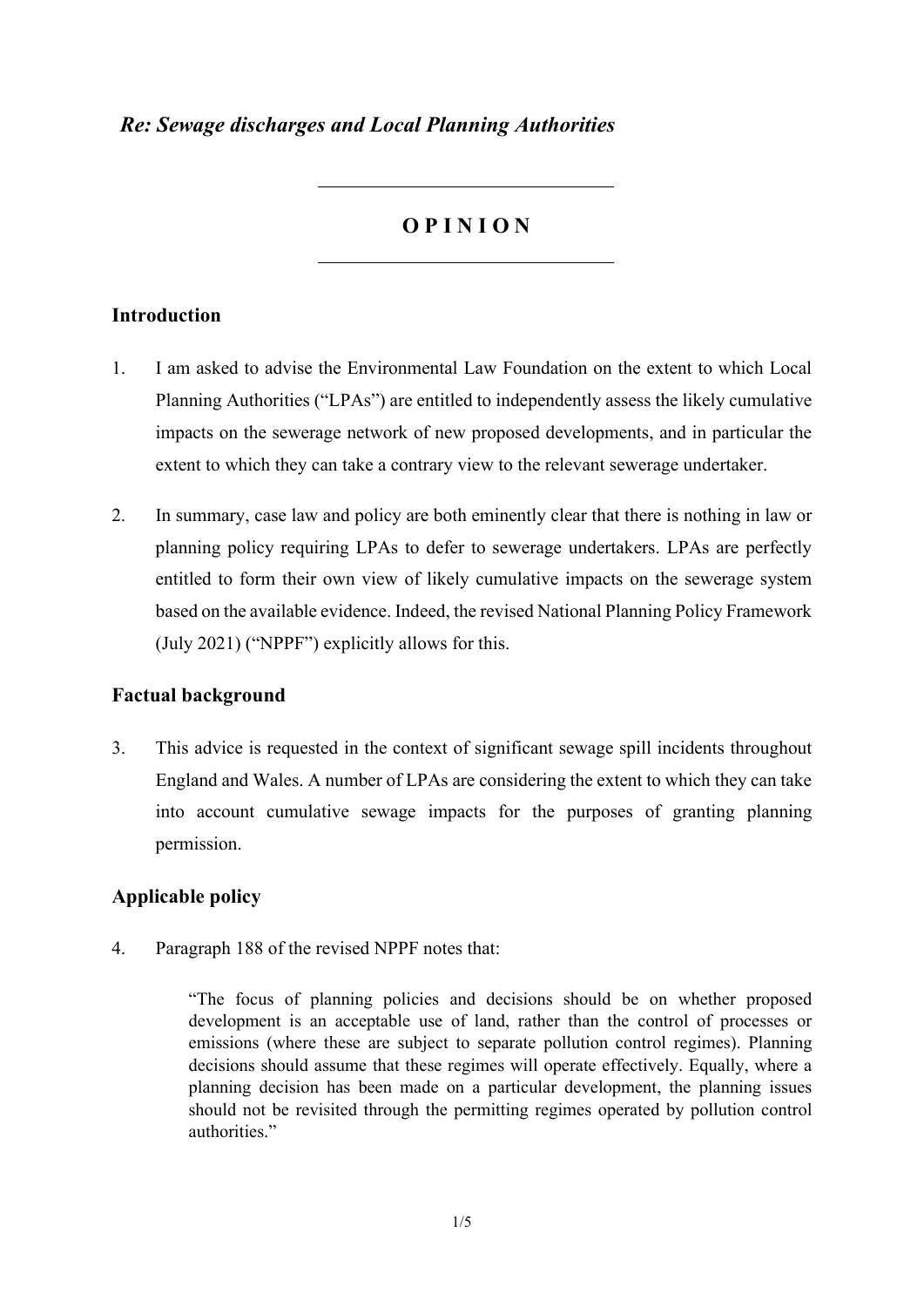- 5. Paragraph 188 is not however the only provision of the NPPF that deals with pollution, and would be a mistake to consider this provision in a vacuum. In particular, paragraph 188 is qualified by the following provisions of the NPPF:
	- (i) Paragraph 174 notes that planning decisions should contribute to and enhance the natural and local environment by, *inter alia*, *"preventing new and existing development from contributing to, being put at unacceptable risk from, or being adversely affected by, unacceptable levels of soil, air, water or noise pollution or land instability"* and *"wherever possible, help[ing] to improve local environmental conditions such as air and water quality, taking into account relevant information such as river basin management plans"* (emphasis added);
	- (ii) Paragraph 185 notes that:

"Planning policies and decisions should also ensure that new development is appropriate for its location taking into account the likely effects (including cumulative effects) of pollution on health, living conditions and the natural environment, as well as the potential sensitivity of the site or the wider area to impacts that could arise from the development";

- (iii) Paragraph 186 provides that *"Planning policies and decisions should sustain and contribute towards compliance with relevant limit values or national objectives for pollutants*, *taking into account the presence of Air Quality Management Areas and Clean Air Zones, and the cumulative impacts from individual sites in local areas"* (emphasis added).
- 6. Planning Practice Guidance on Waste also notes the following (emphasis added):

"What is the relationship between planning and other regulatory regimes?

The planning system controls the development and use of land in the public interest. This includes consideration of the impacts on the local environment and amenity taking into account the criteria set out in Appendix B to National planning policy for waste.

There exist a number of issues which are covered by other regulatory regimes and waste planning authorities should assume that these regimes will operate effectively. The focus of the planning system should be on whether the development itself is an acceptable use of the land and the impacts of those uses, rather than any control processes, health and safety issues or emissions themselves where these are subject to approval under other regimes. However, before granting planning permission they will need to be satisfied that these issues can or will be adequately addressed by taking the advice from the relevant regulatory body.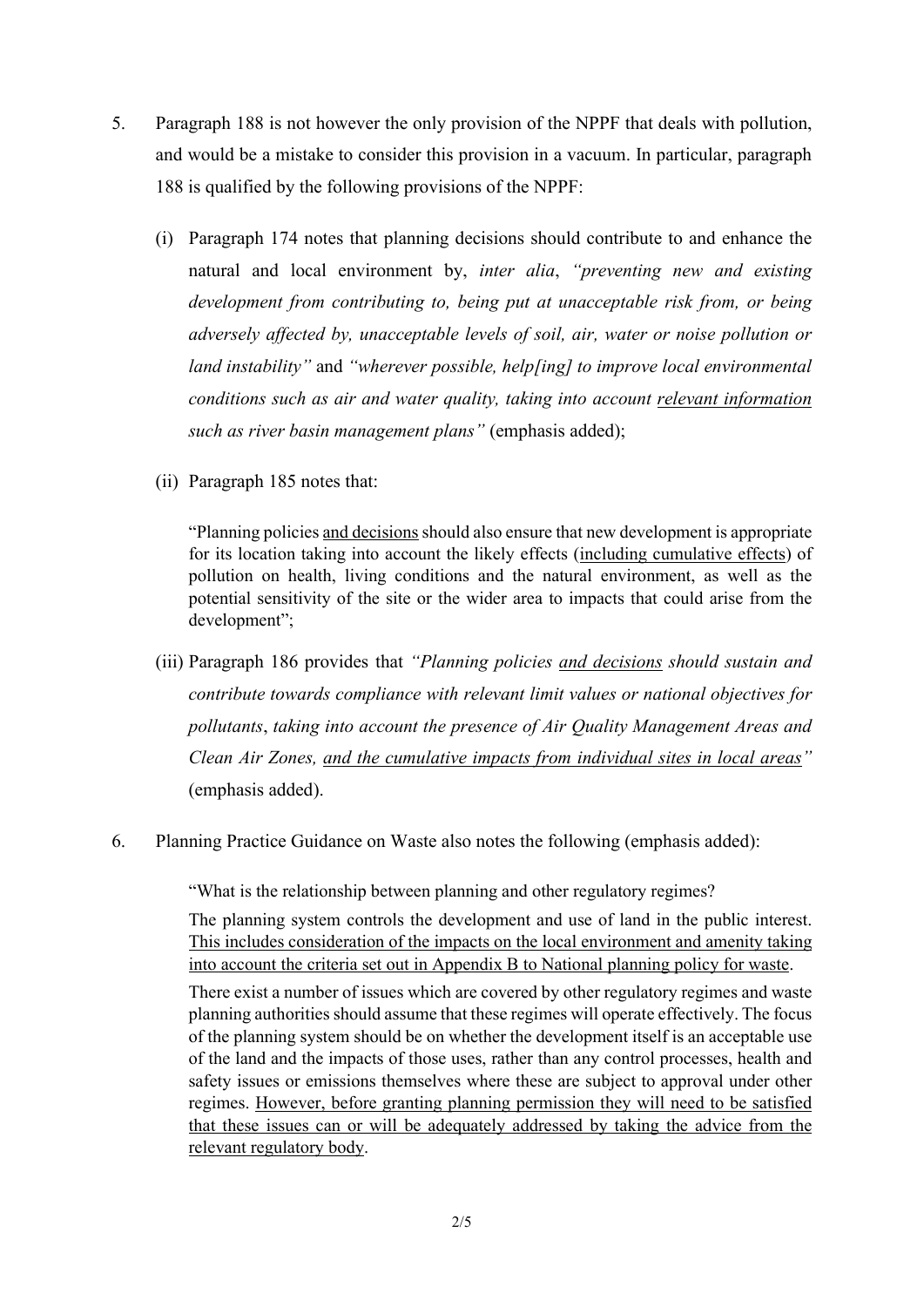## **Legal principles**

- 7. The leading case on the overlap between planning and pollution control is *Gateshead MBC v Secretary of State for the Environment* [1995] J.P.L. 432. In this case, the Court of Appeal upheld a decision by the Secretary of State to grant planning permission for an incinerator on the basis that the pollution regulator would determine appropriate limits for emissions and that there would be no unacceptable environmental impact as a result.
- 8. However, what the Court of Appeal did *not* say was that the Secretary of State would *not*  have been entitled to consider emissions at all, in light of an overlapping regulatory regime. Glidewell LJ noted at 43 (emphasis added):

"Mr Mole submits, and I agree, that the extent to which discharges from a proposed plan will necessarily or probably pollute the atmosphere and/or create an unacceptable risk of harm to human beings, animals or other organisms, is a material consideration to be taken into account when deciding to grant planning permission."

- 9. The approach in these cases has subsequently followed in a number of other cases, including *R v Bolton MBC, Ex p. Kirkman* [1998] Env. L.R. 719, *R (Bailey) v Secretary of State for Business, Enterprise and Regulatory Reform* [2008] EWHC 1257 (Admin), and *Hopkins Developments v First Secretary of State* [2006] EWHC 2823 (Admin).
- 10. It is important to note that in each of these cases, it was held that while a planning authority was entitled to rely on overlapping pollution controls, it is not *required* to do so and could make its own assessment. Thus in *Hopkins*, a site promotor unsuccessfully challenged the refusal of permission for a concrete batching plant, on the basis that the necessary environmental permit would have ensured that the plant was operated in a way which led to no significant pollution. The High Court dismissed the appeal, because:

"…in appropriate cases planning authorities can leave pollution control to pollution control authorities, but they are not obliged as a matter of law to do so" [11] (emphasis added).

11. The judge explained in more detail at [14]-[15] (emphasis added):

"The alternative way in which Mr Wadsley puts his case in relation to dust is to say that, in view of the existence of the pollution control regime, the conclusion that dust would cause serious harm to the amenities was *Wednesbury* unreasonable. Under the 2000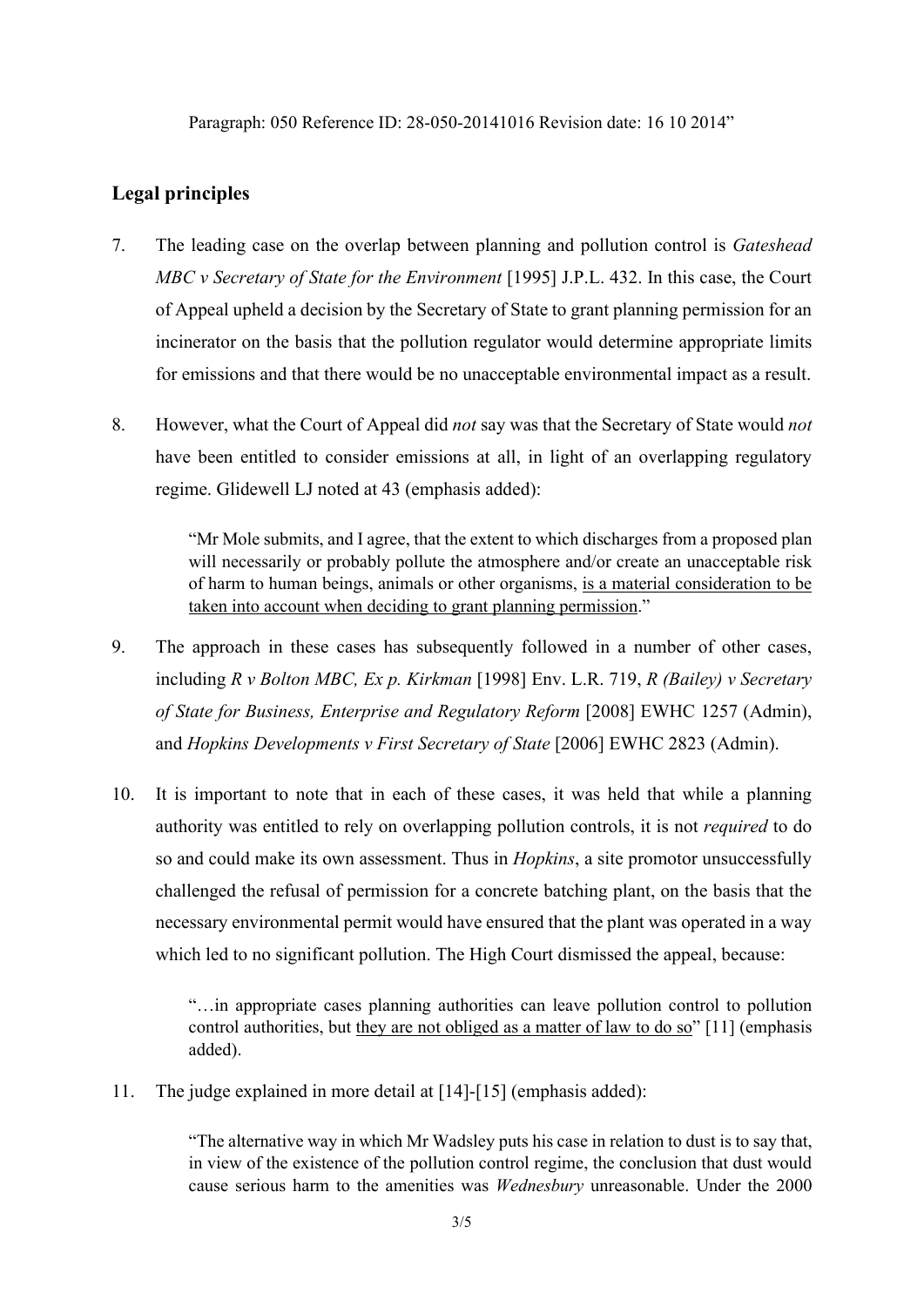Regulations the council in issuing a permit would have to impose conditions to ensure that the plant was operated in such a way that no significant pollution was caused; and pollution includes emissions which impair or interfere with amenities. It was therefore not open to the inspector to conclude, assuming, as he had to assume, that the pollution control regime would be properly applied and enforced, that dust emissions from the plant would or might seriously impair the amenities of the area.

15. This is an argument that is superficially attractive. But it is dependent on the underlying assumption that, in relation to the likely impact of pollutants to which the 2000 Regulations apply, primacy must be accorded to the judgment of the regulator above that of the planning authority. I can see no basis for such an assumption…"

- 12. *Hopkins* was followed in *Harrison v Secretary of State for Communities and Local Government* [2009] EWHC 3382 (Admin), where it was held that a planning decisionmaker was entitled to reach its own view on the effects of a development and that it was open to an inspector to conclude that the use of the land would cause problems for local residents, notwithstanding the grant of an environmental permit.
- 13. While it is true that this line of cases pre-dated the present NPPF, as is noted in Burnett-Hall on Environmental Law (3rd edition 2012) at 7-129:

"The NPPF largely replicates the approach taken in the former PPS10 and PPS23 of requiring planning authorities to focus on whether the development itself is an acceptable use of the land, and the impact of the use, rather than the control of processes or emissions which are subject to approval under pollution control regimes, which regimes should be assumed to operate effectively."

- 14. In that regard, I note that para 122 of the 2012 NPPF (which Burnett-Hall refers to) largely replicates para [1](#page-3-0)88 of the 2021 NPFF.<sup>1</sup>
- 15. Thus I do not consider there to be any reason why the line of case law referred to above does not remain good law. The applicable planning guidance considered in those cases is materially the same as the present NPPF.
- 16. Moreover, these legal principles were more recently endorsed by the Court of Appeal in *Gladman Developments v SSCLG* [2019] EWCA Civ 1543, where the Court upheld a decision of a planning inspector to refuse permission for two developments on the basis of their impact on air quality, notwithstanding the existence of the Air Quality Standards

<span id="page-3-0"></span><sup>1</sup> Para 122 of the 2012 NPPF: "local planning authorities should focus on whether the development itself is an acceptable use of the land, and the impact of the use, rather than the control of processes or emissions themselves where these are subject to approval under pollution control regimes. Local planning authorities should assume that these regimes will operate effectively."